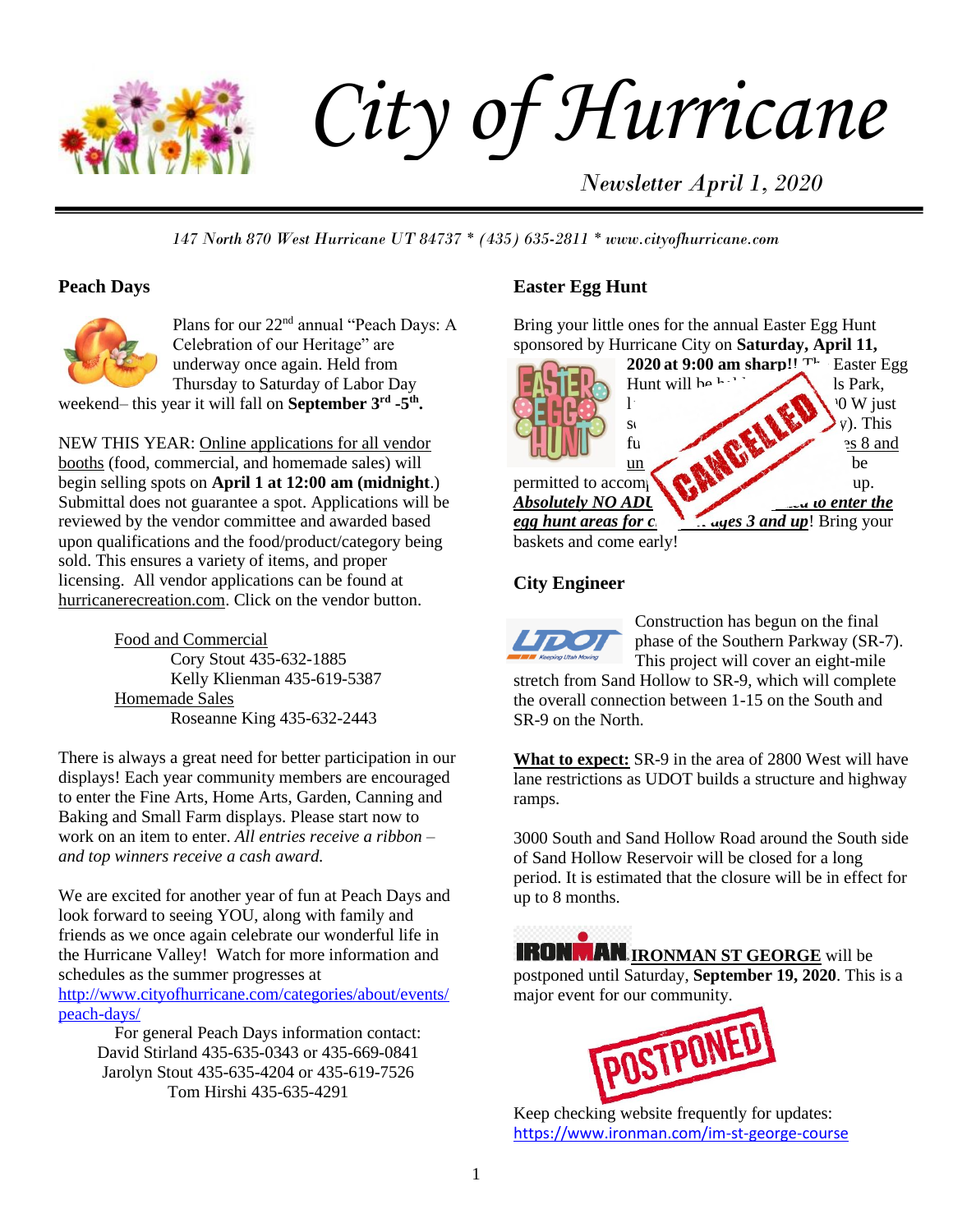# **Hurricane City Royalty 2020-2021**



We are pleased to introduce the 2020 Hurricane City Royalty. These talented young women will act as ambassadors for

Hurricane at many local events throughout the year. We know they will represent our City beautifully.

> Miss Hurricane Zoe Sewell Daughter of Brian Sewell

1<sup>st</sup> Attendant Kathryn Hall Daughter of James & Maria Hall

2<sup>nd</sup> Attendant Anna Nelson Daughter of Jason & Buffy Nelson

Miss Congeniality Riley Imaly Daughter of Wade & Lisa Imlay

# **Water Department**

The Water Department would like to thank the public for keeping the sidewalks clear of water during the cold months. There was noticeably less ice on the sidewalks this winter.

With spring in the air, it is nice to get outside and work in the yard. With your spring cleaning this year we are requesting that you clean the trash and debris from around the water meter barrel so it will be easy to access if necessary. This is very much appreciated by our meter reader.



It will soon be time to implement the time of day watering restrictions. For the months of June, July, August and September, all outside watering needs to be restricted to

the hours of 8:00 pm to 10:00 am. Large agricultural lots are excluded.

As a reminder, if you have an outside watering system connected to the culinary water, you are required to have a backflow device installed to prevent bacteria from entering into the main distribution system. Remember, your family would be affected first. All backflow devices need to be tested once per year to make sure they are in good working order. If you would like to be added to our reminder list or for more information about backflow, contact Connie at 435-635-9442.

We appreciate the efforts of our community to conserve water.

# **\*\*Hair Spray is postponed until May 2020 Check our website for updates**:

www.hurricanetheatrical.com

**The Hurricane Valley Theatrical Company & Hurricane City proudly presents its Spring Show…**



**BIG MUSICAL ~ BIG COMEDY ~ BIG HAIR**

#### **Ash Creek Special Service District LATERAL MAINTENANCE NOTICE**

As a valued customer of the Ash Creek Special Service District we strongly encourage you to consider the following information before undertaking any improvements on your home. Many homeowner's express frustration when they discover that they are responsible for the maintenance of their sewer lateral. The homeowner's responsibility is from the home to the main sewer as illustrated in the graphic below. Over time a sewer lateral is subject to potentially costly damage due to a variety of underground issues. Often unobserved by the homeowner this damage can be the cause of blockage in the line, damage in the home and costly repairs. As you begin the process of improving your property, we strongly encourage you to contact your local plumber or the Ash Creek Special Service District so that your lateral can be inspected and any necessary improvements can be included as a part of your project. The cost of a lateral inspection is a small fraction of any project and it provides the homeowner the information necessary to increase the scope of their project before an emergency backup creates undesired damages.

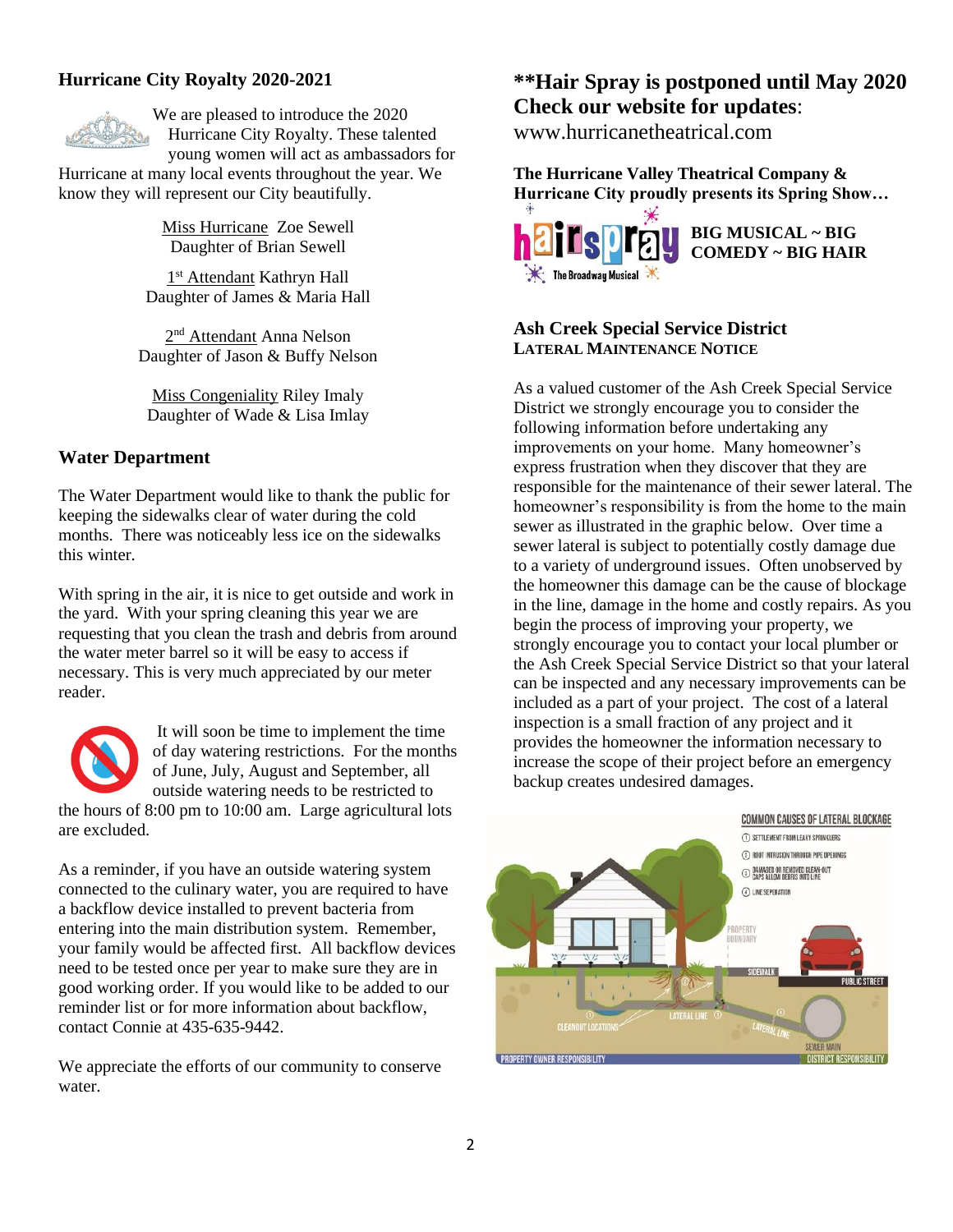# **Parks Department**

**Cemetery-**With Memorial Day right around the corner (May  $25<sup>th</sup>$ ) the Parks and Cemetery crews will be working hard to prepare the cemetery for the public to start placing flowers and decorations on their loved one's graves (Fertilizing, mowing, edging, weed eating, general cleanup, etc.). Crews will not be doing any maintenance in the Cemetery from Friday, May 22nd to Sunday, May 31st. The public is welcome to continue to decorate graves during this time.

**At 6:00am on Monday, June 1st, crews will begin cleaning up the cemetery so we can get back to our regular maintenance schedule. We ask that all decorations be removed BEFORE this time.** Any decorations that are not in permanent holders, attached to a headstone and ALL glass will be discarded at this time by cemetery crews. We ask that throughout the year no glass or rocks be placed around or on headstones. This is for the safety of the maintenance crew while they are mowing and trimming the grass.

**Hurricane City Parks**-Hurricane City Parks Department is excited to announce some big improvements to our parks. We are improving our existing splash pad at the Community Center and adding a whole new one. We are also adding two brand new pickle ball courts at Dixie Springs Park and we have just started phase one of the long-anticipated rodeo grounds project.

The update on the community center splash pad has increased the play area from 1500 to 2400 square feet and has added all new above ground play features for the older kids and a new wading lagoon for the younger kids. We have corrected the soil issues that were causing settling and have also updated the components in the pump room.

Dixie Springs splash pad will include 2400 square feet of splash pad area. There will also be a separate lazy river that is almost 100 feet long that will have shaded picnic areas along it. We are also adding two new pickle ball courts to this park. We anticipate the completion of the pickle ball courts around the end of May 2020.

The Parks department has also started phase 1 of the new rodeo grounds. The new rodeo grounds are located to the southeast of the Hurricane Airport. The property is forty acres and when finished it will include a park area and rodeo grounds. The first phase of construction will include the grading and installation of the sewer/septic

system. We are planning to complete the first phase by the middle of June. We will be giving updates on this project in the future as it progresses.



Our goal is to ensure a safe, family friendly and enjoyable experience for all guests. For your safety and for the safety of others, we ask that you observe the following splash pad rules:

General Splash Pad Rules:

- 1. All general park rules apply.
- 2. In an effort to conserve water, the water for the Splash Pad re-circulates so: "For Your Safety" Please Do Not change diapers on or near the Splash Pad. Diaper changing tables are provided in the restrooms.
- 3. Children who are not toilet trained must wear tightly fitting plastic pants and a swim diaper.
- 4. No running or rough play is permitted.
- 5. The Splash Pad area is designed for the water features and is not designed for the use of skateboards, rollerblades, bicycles, and scooters. All are prohibited in the Splash Pad area.
- 6. Picnic tables around the splash pad area are for your use, no food or beverages are allowed on the Splash Pad area.
- 7. Water balloons, balls, and toys are many times fun things to play with while in the water, but we ask that you refrain from using these things in the Splash Pad area.
- 8. Glass containers of any kind are prohibited.
- 9. And most importantly, PLEASE HAVE FUN and MAKE IT A SPLASH!

# **Animal Control**

The first topic would be in regards to our City Ordinance and the limit of dogs being two, unless you have applied for and had a Kennel license approved by Animal control. The Kennel license application can be picked up at the Hurricane animal Shelter. With an approved Kennel license the resident can have up to, but no more than four dogs. Licensing costs are as follows. The first and second dogs license would be \$10 dollars, if the dog is Spayed/Neutered and \$22 dollars if they are not. The cost for the third dogs license is \$50 dollars, and the fourth dogs is \$75. These fees are paid annually. All licenses expire at the end of the year, regardless of what time during the year they are purchased.